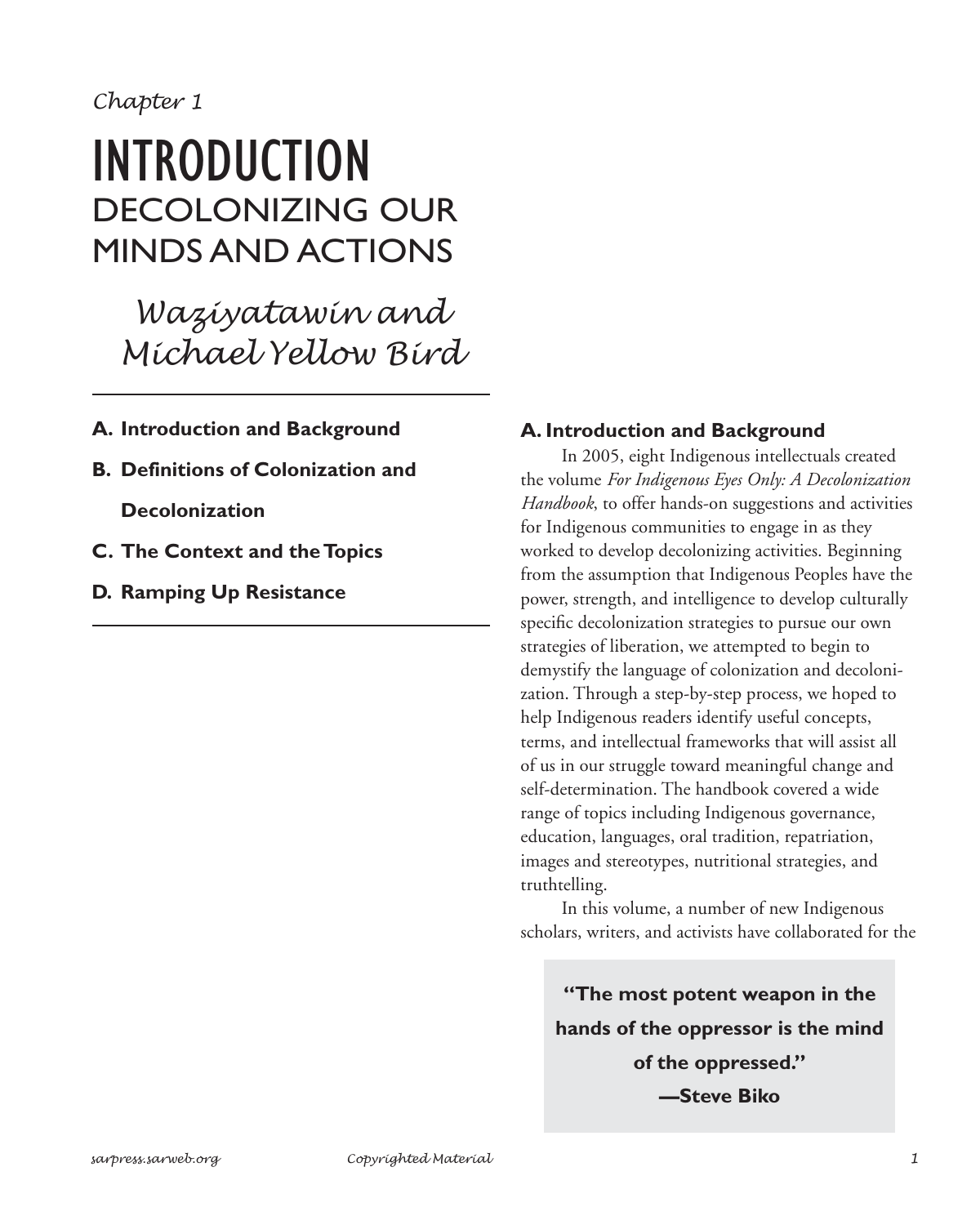creation of a sequel to the *Decolonization Handbook.* The title, *For Indigenous Minds Only*, reflects an understanding that decolonizing actions must begin in the mind, and that creative, consistent, decolonized thinking shapes and empowers the brain, which in turn provides a major prime for positive change. Undoing the effects of colonialism and working toward decolonization requires each of us to consciously consider to what degree we have been affected by not only the physical aspects of colonization, but also the psychological, mental, and spiritual aspects. Kenyan intellectual Ngugi wa Thiong'o, in his book *Decolonising the Mind*, describes the "cultural bomb" as the greatest weapon unleashed by imperialism:

The effect of the cultural bomb is to annihilate a people's belief in their names, in their languages, in their environment, in their heritage of struggle, in their unity, in their capacities and ultimately in themselves. It makes them see their past as one wasteland of non-achievement and it makes them want to distance themselves from that wasteland. It makes them want to identify with that which is furthest removed from themselves; for instance, with other peoples' languages rather than their own. It makes them identify with that which is deca**From the song** *"***Ancestors***"* **(2007) by Savage Family from Skokomish (Tuwaduq):** *If our ancestors came back and asked us who we are/ would we be too far gone to recognize them/ through the stars and the stripes of the flags/ living our lives as they say?/ If our ancestors came back would we fight them today?//*

diminish the wisdom and beauty of Indigenous ways of being and embrace the ways of the colonizers as inherently superior. When we believe in their superiority, our motivation to fight for our own liberation is splintered and eventually seriously damaged. However, we do not believe that it can be killed. That destiny lies within each of us. Still, if we accept the cultural bomb, why would we fight for something we perceive to be undesirable?

Working toward decolonization, then, requires us to consciously and critically assess how our minds have been affected by the cultural bomb of colonization. Only then will we be positioned to take action

> that reflects a rejection of the programming of selfhatred with which we have been indoctrinated. We will also learn to assess the claims of colonizer society regarding its justification for colonization and its sense of superiority. When we regain a belief in the wisdom and beauty of our traditional ways of being and reject the colonial lies that have inundated us, we will release the pent-up dreams of liberation and again realize the need for resistance to colonization. This volume is dedicated to facilitating the critical

dent and reactionary, all those forces that would stop their own springs of life. It even plants serious doubts about the moral righteousness of struggle. Possibilities of triumph or victory are seen as remote, ridiculous dreams. The intended results are despair, despondency and a collective death-wish.

The planting and igniting of this "cultural bomb" by the colonizing forces has been essential to the colonization process, for if our minds are contaminated with self-hatred and the belief that we are inferior to our colonizers, we will believe in both the necessity and virtue of our own colonization. We will begin to

thinking that will help us work toward our collective decolonization.

## **B. Definitions of Colonization and Decolonization**

Colonization generally refers to the process that is perpetuated after the initial control over Indigenous Peoples is achieved through invasion and conquest. Perpetuating colonization allows the colonizers to maintain or expand their social, political, and economic power. It is detrimental to us because their power comes at the expense of Indigenous lands,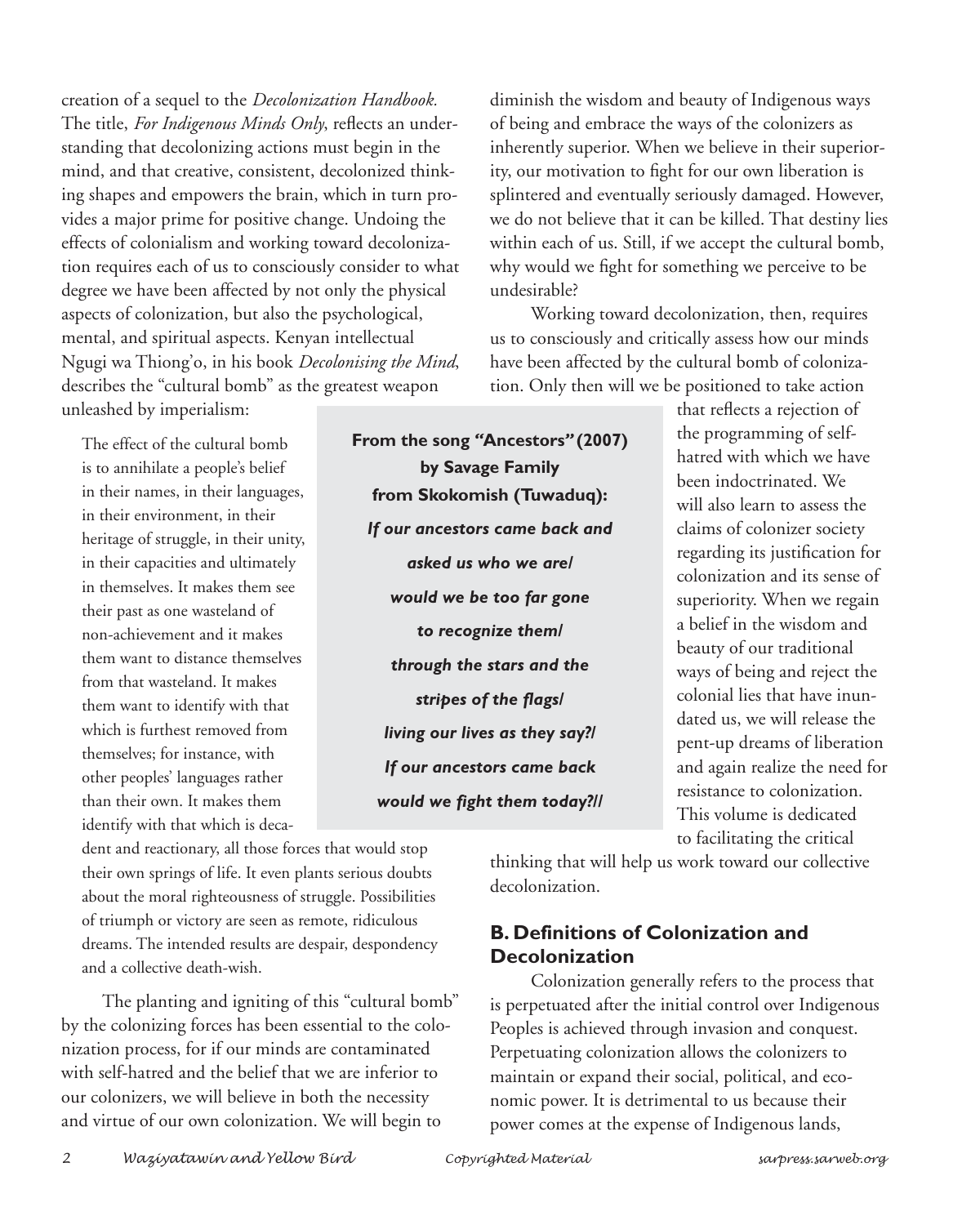*Colonization* **refers to both the formal and informal methods (behavioral, ideological, institutional, political, and economical) that maintain the subjugation and/or exploitation of Indigenous Peoples, lands, and resources.**  *Decolonization* **is the meaningful and active resistance to the forces of colonialism that perpetuate the subjugation and/or exploitation of our minds, bodies, and lands. Decolonization is engaged for the ultimate purpose of overturning the colonial structure and realizing Indigenous liberation.**

resources, lives, and self-determination. Not only has colonization resulted in the loss of major rights such as land and self-determination, most of our contemporary daily struggles are also a direct consequence of colonization (poverty, family violence, chemical dependency, suicide, health deterioration). Colonization is an all-encompassing presence in our lives.

Decolonization is the meaningful and active resistance to the forces of colonialism that perpetuate the subjugation and/or exploitation of our minds, bodies, and lands. Its ultimate purpose is to overturn the colonial structure and realize Indigenous liberation. First and foremost, decolonization must occur in our own minds. The Tunisian decolonization activist, Albert Memmi, wrote, "In order for the colonizer to be the complete master, it is not enough for him to be so in actual fact, he must also believe in its legitimacy. In order for that legitimacy to be complete, it is not enough for the colonized to be a slave, he must also accept his role." The first step toward decolonization, then, is to question the legitimacy of colonization. Once we recognize the truth of this injustice, we can think about ways to resist and challenge colonial institutions and ideologies. Thus, decolonization is not passive, but rather it requires something called *praxis.* Brazilian libratory educator Paulo Freire defined praxis as "reflection and action upon the world in order to transform it." This is the means by which we turn from subjugated human beings into liberated human beings. In accepting the premise of colonization and working toward decolonization, we are not relegating ourselves to a status as victim, but rather we are actively working toward our own freedom to transform our lives and the world around us. The project that begins with our minds, therefore, has revolutionary potential.

Michael Yellow Bird has created a **Conceptual Model of Decolonization** in which he defines decolonization as both an event and a process:

**Event** – As an event, decolonization concerns reaching a level of critical consciousness, an active understanding that you are (or have been) colonized and are thus responding to life circumstances in ways that are limited, destructive, and externally controlled.

**Process** – As a process, decolonization means engaging in the activities of creating, restoring, and birthing. It means creating and consciously using various strategies to liberate oneself, adapt to or survive oppressive conditions; it means restoring cultural practices, thinking, beliefs, and values that were taken away or abandoned but are still relevant and necessary to survival; and it means the birthing of new ideas, thinking, technologies, and lifestyles that contribute to the advancement and empowerment of Indigenous Peoples.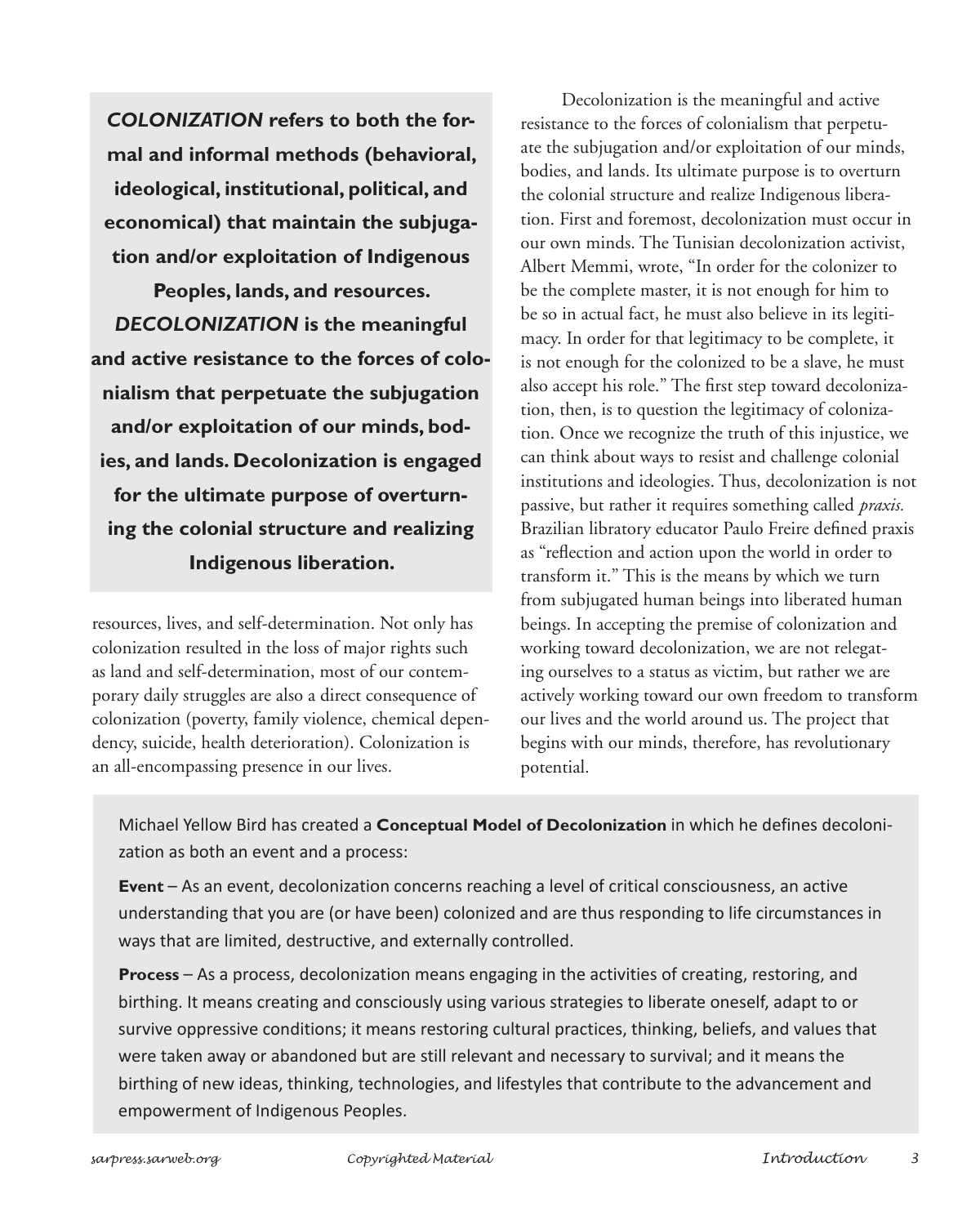In the first *Decolonization Handbook,* as the first activity we encouraged readers to work within their own cultural traditions to develop words in their own Indigenous language for both colonization and decolonization. This exercise provides an opportunity for individuals and communities to think consciously and critically about the meaning of the terms from within their own cultural framework. If you have not yet engaged in this activity, it is a good place to start. Identifying the literal and figurative meanings of both these terms will allow you to consciously understand your culture's view of them.

Michael Yellow Bird's conceptual model provides an analytical tool with which we can facilitate understanding and create strategies for decolonization in various ways and contexts. With this framework in mind, contributors to this volume attempted to address the following questions as they pertain to their particular topic: (1) how has colonialism affected our lives, and (2) what strategies for decolonization might we employ to not only challenge colonialism at its core, but also to undo, counter, or reverse the effects of colonialism. These are questions you may also keep in mind when thinking about the realities, struggles, and hopes of your family and community.

## **C. The Context and the Topics**

This *Handbook,* more so than the first volume, is written with a sense of urgency. We are heading into a new era in which we will no longer be able to deny the effects of industrial "civilization's" grave damage to the diverse zones and ecosystems of our planet. As Indigenous Peoples we know that this devastation has been occurring on Turtle Island for the last five centuries; and, for that length of time, our ancestors have continued to sound the alarm to the ongoing, un-restrained feeding frenzy of non-renewable resources by the corporate-led, capitalist engines of colonial society. We know from the stories and prophecies of our ancestors that this mindless consumption activity portends a future of deep hardship and dramatic change for all forms of life on the earth. We are now bearing witness to the collapse of major ecosystems, the extinction of many species, the desertification of fertile lands, the

rise in infectious diseases, a decline in fisheries, and a staggering increase in the toxicity of the lands, waters, and air.

Moreover, we now have become even more aware of how this collapse is contributing to the suffering of all Indigenous life. What is happening now differs from the natural declines of species and changes to the earth in that the planet has now reached a "tipping point" that will undoubtedly threaten the foundations of industrial civilization and the survival of much of life. The whole earth will reap the effects of hyperexploitation, exceeding the carrying capacity, and wide-scale ecological degradation or destruction. To be clear, this present and impending disaster was not the making of our ancestors who maintained ingenious, sustainable ways of life—ways that were considered to be backward, primitive, and undeveloped by our colonizers. Still, the cultural bomb has infected many, but not all, Indigenous Peoples in the current generation, making us apologists and cheerleaders for the unfettered corporatocracy that continues to bring about the rapid decline of our planet. Our uncritical participation in this colonial system undoubtedly increases the rate at which we are falling and failing.

In his recent volume, *Red Alert: Saving the Planet with Indigenous Knowledge*, Daniel Wildcat asserted, "Many political leaders throughout Indian country and around the world continue to speak of sovereignty, self-determination, economic development, and occasionally even democracy. As important as these topics are in the everyday lives of humankind, in the big picture of life on the planet, such talk is beginning to appear meaningless unless explicitly related to the climate changes we are observing." Likewise, in his article "American Indian Studies in the Time of Global Warming," Michael Yellow Bird addresses his comments to Indigenous scholars. In discussing why he chose to play off the title of Gabriel Garcia Marquez's best-selling novel *Love in the Time of Cholera*, which regarded lovesickness as an actual disease like cholera, Yellow Bird writes, "Similarly, I look upon global warming (climate change) as a self-inflicted illness that is overriding and overshadowing all that we are doing, planning, and hoping for in our little human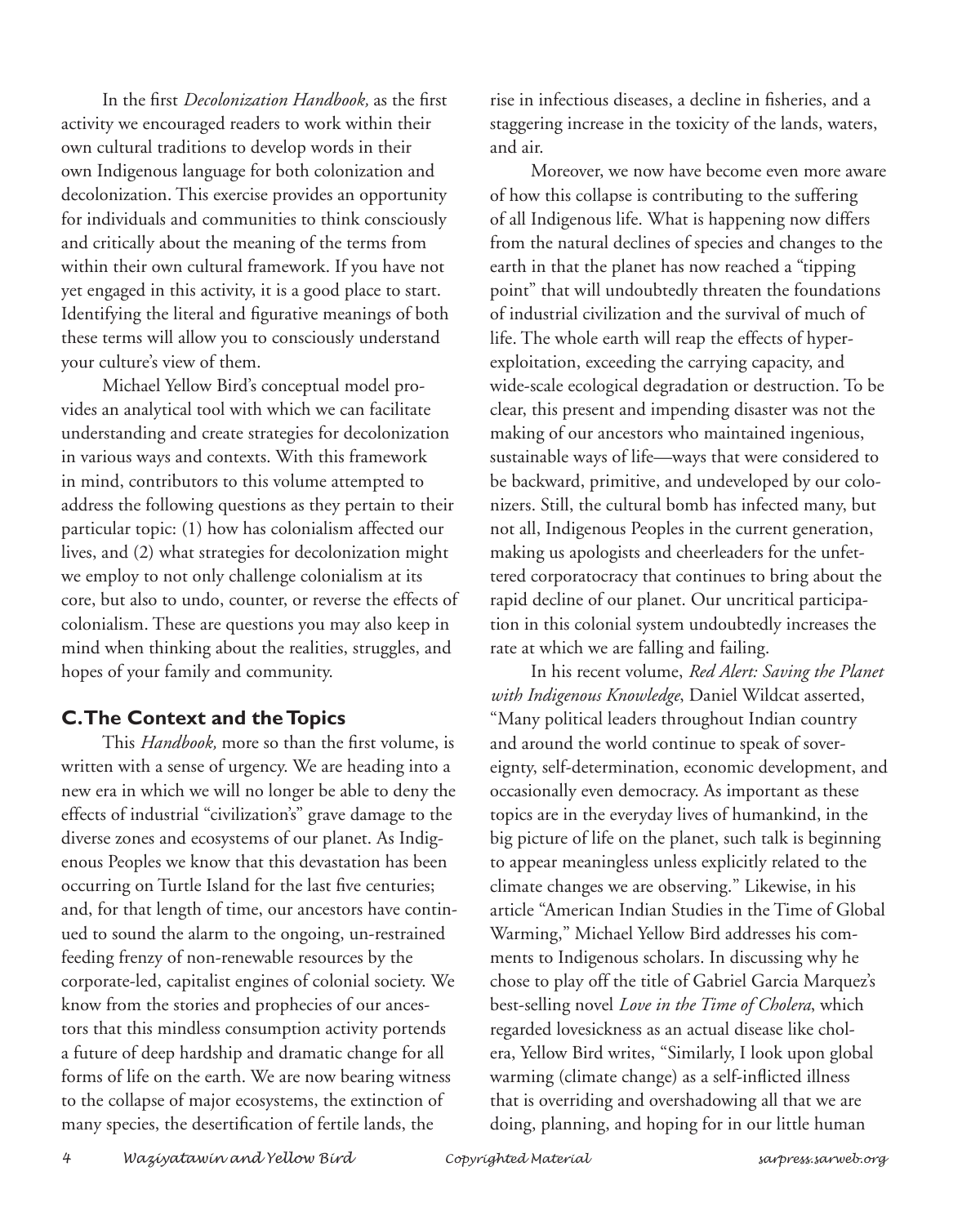lives. Unless we keep this enormous planetary event at the center of our reality and immediately engage in effective antidotes, the future of our world, including American Indian/Indigenous nations studies, will surely be more fleeting than it might have been if 'natural' events were allowed to unfold."

Global climate change is not the only crisis with which our people will be contending in the coming decades, however. Other practices resulting from a faulty belief in unlimited growth and progress are now proving to be failures. We are witnessing the endgame of capitalism. As the US debt grows by over a million dollars every minute (for an update, visit www.usdebtclock.org) and we reach the point of peak debt—our borrowing limit—we find ourselves on the verge of an economic collapse from which a recovery does not look possible. Furthermore, peak debt will only be compounded by the issue of peak oil use (not to mention peak natural gas, peak coal, peak uranium, etc.). We are about to run headlong into a number of simultaneous crises.

Thus, when we discuss strategies for decolonization, we also cannot afford to ignore our current predicament. While addressing colonialism in our lives, it is important for us to understand how that struggle influences, interacts with, and is affected by these other global emergencies. It is an awareness of these impending crises that must foreground all our visions, thoughts, and actions related to decolonization. All of this means that as Indigenous people, we can no longer pretend that it is in our best interest to get on board with the project of modernity and economic development as a pathway to self-determination. That ship is quickly sinking. It is in this context that we present the following discussions.

For this volume, we have taken on a host of new topics and offered some additional perspectives on some of the old topics. Included in this volume are discussions of global collapse; what to consider in returning to a land-based existence; neurodecolonization; demilitarization for imperial purposes and re-militarization for Indigenous purposes; survival strategies for tribal prisoners; moving beyond the nation-state model; a land-based educational model;

methods for developing healthy family relationships; decolonization strategies for youth in custody; and the decolonizing of gender roles. As with the first volume, we do not intend to provide universal solutions for problems stemming from centuries of colonialism. Rather, we hope to facilitate and encourage critical thinking skills while offering recommendations for fostering community discussions and plans for purposeful community action.

Chapter 2 by Waziyatawin and chapter 3 by Na'cha'uaht/Kam'ayaam (Cliff Atleo Jr.) focus on Indigenous responses to global crises. They both raise questions about our current level of preparation and offer ideas about how we might successfully weather the coming storms by revitalizing our ancient relationships with our territories. Waziyatawin's chapter, "Indigenous Survival in the Coming Collapse," provides an overview of the impending crises such as depletion of resources, declining per capita food production, global climate change, economic collapse, and increased political instability. Given the American and Canadian dependence on cheap oil, she then spells out why peak oil, in particular, threatens the foundations of American and Canadian societies with no viable alternatives that will allow for the continuation of this way of life. In discussing the "promising" alternative energy sources—many of them labeled "green energy" or "clean energy"—Waziyatawin explains why those too do not provide long-term solutions because of their dependence on fossil fuels. The dispelling of myths regarding the dominant society's capacity to continue this way of life raises questions about a whole host of lies fed to us by colonizing society that most of us have come to accept. Once we shed our misconceptions (and the sooner the better), we become open to strategizing about how to respond to collapse. When we realize how our future survival will be intimately linked with the health of our land base and the integrity of our ecosystems, it quickly becomes apparent that as Indigenous Peoples we must take much more seriously our role as defenders of the land.

Waziyatawin then offers a seven-point Indigenous Action Plan for responding to economic, ecological, and fossil-fuel collapse that encourages Indigenous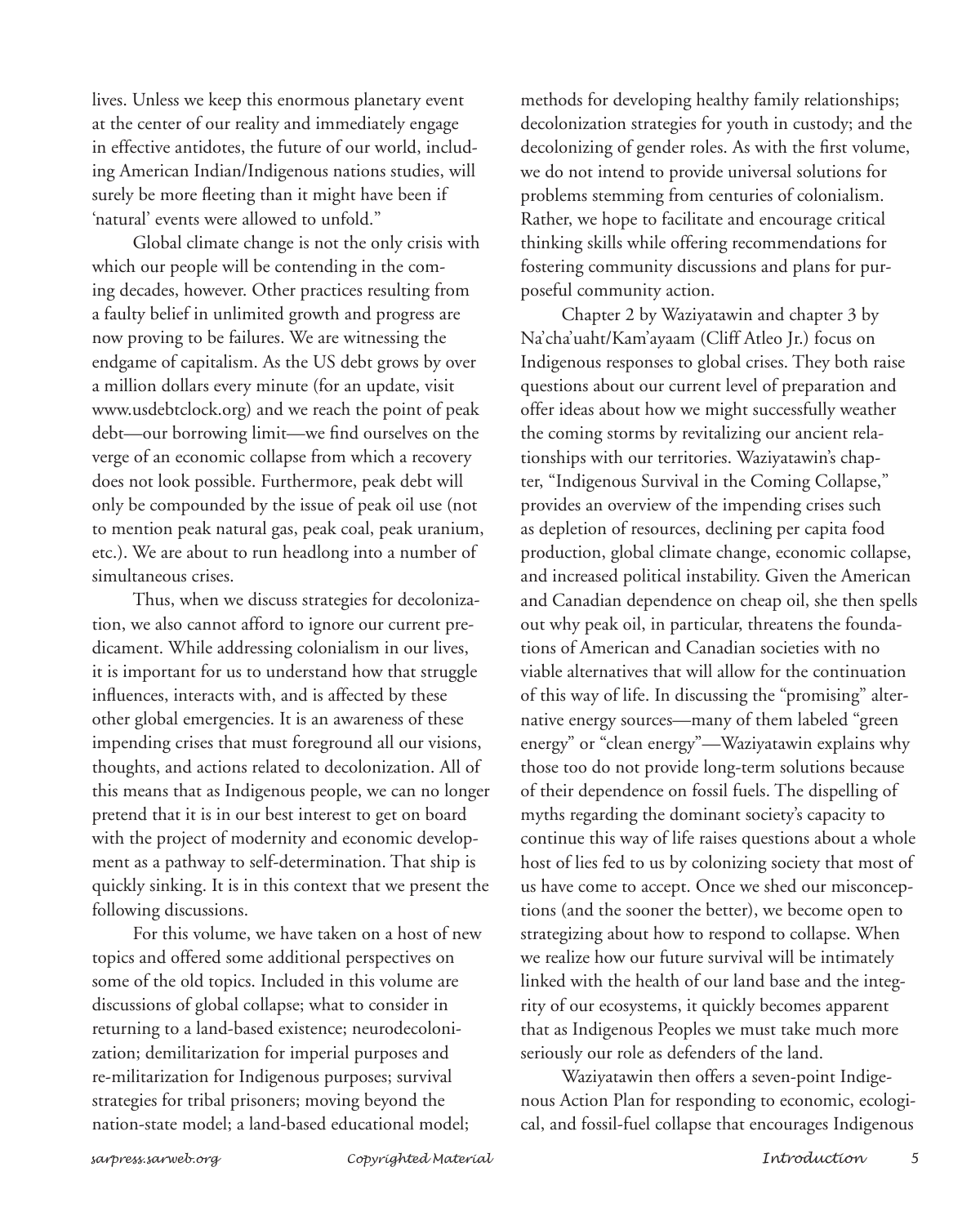people to return, first and foremost, to our own spiritual and cultural foundations. Since many Indigenous people have stories, prophecies or teachings about the coming times, as well as Original Instructions about how we are supposed to live on the land, understanding and living those teachings will be an important component in facilitating the rebirth of our nations at the same time settler society is collapsing. Waziyatawin then calls for all of us to diligently work to "ignite the flame of revolution" within our communities by building a culture of resistance. She encourages individuals, families, and communities to get armed so that we may work in defense of our people and lands. She advocates "life-boat building" in which Indigenous people shed dependency on settler society and seek to establish food, water, and land security. For those who do not have a sufficient land base for survival, she recommends developing a plan for the reclamation of lands. Her Action Plan's last two steps include working to dismantle the existing systems and institutions that are destroying our homelands and planet and committing to defending the land at all costs. Ultimately, she says, preparing for collapse calls us to "live the meaning of indigeneity."

Na'cha'uaht continues the discussion of crisis preparedness in his chapter, "Returning to the Land: What Does It Take and Are You Ready?" He begins with the provocative statement, "It is said that Vancouver Island has only three days of supplies at any given time." This stark reality requires Indigenous people on the island to consider what would happen if the flow of supplies were interrupted as a consequence of any disaster. Na'cha'uaht addresses the issue of crisis preparedness in the context of his father's people, the Nuu'chah'nulth community of Ahousaht. By examining the potential for short- and long-term survival within his own context, he provides a framework for us to begin asking questions about the capacity for survival within our own communities.

In the age of increasing natural disasters due to climate change, it is quite practical to assume that any of our communities might be subjected to natural disasters, and aid may not come in a timely manner (or might not come at all). One need understand only

that New Orleans is still attempting to recover from Hurricane Katrina, which devastated the region in 2005. For example, in the United States, 2011 was an unprecedented year for natural disasters (such as drought, tornadoes, and flooding), causing fourteen different billion-dollar weather disasters that devastated region after region. On the global level, seven countries and one territory suffered the hottest temperatures on record in 2011. Indigenous communities may be particularly vulnerable to natural disasters and disruptions in services. During the 2010–2011 winter, Alaska experienced record snowfalls and northern villages were iced in, unable to receive needed fuel oil that would get them through the long, harsh winter (with temperatures hovering at –45ºF). It was not until January that a Russian tanker was able to break through the Bering Sea ice and deliver 1.3 million gallons of oil to the town of Nome.

While all our ancestors were obviously selfsufficient and practitioners of sustainable ways of living—our occupation of the same land base over thousands of years without destroying it is proof of this—Na'cha'uaht points out that under colonial rule our capacity for self-sufficiency has been undermined and diminished, leaving us in tenuous and dependent positions today. He encourages us to take inventory of our current ability to meet our basic needs, especially shelter, water, food, and security, and recommends that we develop and hone our survival skills now, so that we do not have to learn by trial and error while in the midst of a crisis. Recognizing how deeply our lives have been altered through colonization, Na'cha'uaht calls on us to be flexible in our thinking about our futures and to reject a dogmatic adherence to "tradition," which may not have the same relevance to our lives and may actually hinder our capacity to survive in certain situations. Still, he says, there are core values by which we must live if we are going to help ensure the long-term health and viability of Mother Earth. While not all Indigenous people may yet be prepared to take up this task, Na'cha'uaht reminds us that it is important that some of us do so right now.

In chapter 4 we move from discussions of crises and survival to a discussion of "Neurodecolonization: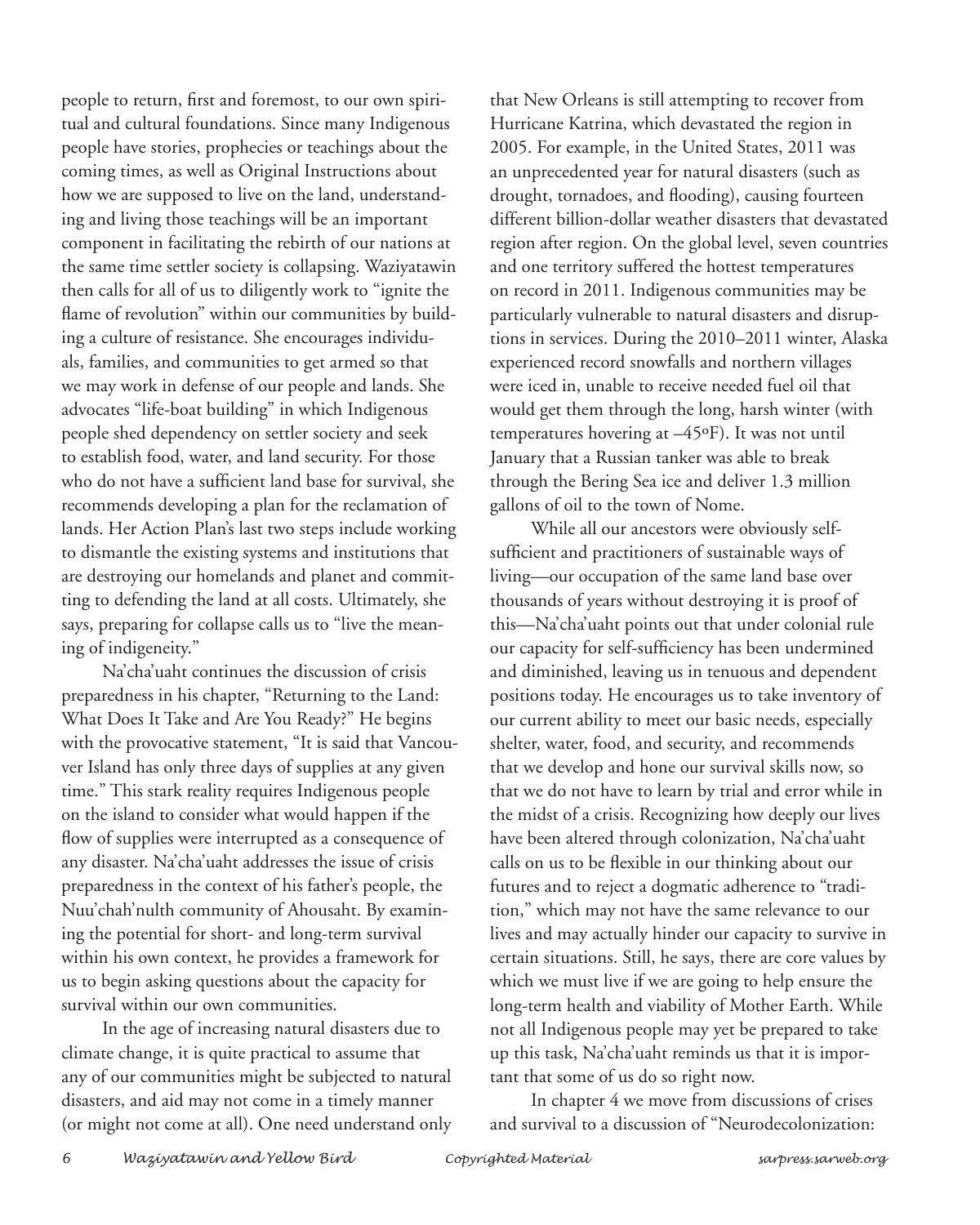Using Mindfulness Practices to Delete the Neural Networks of Colonialism." Anti-colonial thinkers, writers, and activists have long understood the importance of decolonizing the mind, and Michael Yellow Bird's latest research reveals that colonized people can successfully transform their neural networks in positive ways that will allow us "the personal resources, strengths, talents, and abilities we need to overcome the oppressions of colonialism." In breaking down the latest neuroscience research and explaining his experience with mindfulness practice, he teaches us that we can improve our mental and physical well-being by shedding unconstructive negative thinking, feelings, and behaviors. We can then strengthen weak neural

pathways and create new ones associated with positive attributes and behaviors.

Yellow Bird explains how the constant stresses of colonialism—the effects of which we experience in our daily lives take an enormous toll on Indigenous health. But, he explains, we have the power to limit or reverse the negative effects of past trauma and harms through consistent mindfulness practice. This alone does not alter the colonial relationship we endure, but it strengthens our capacity to create additional positive change in all aspects of our lives, including challenging colonialism more

forcefully and effectively. While many of us today may think mindfulness practice is something that comes from another culture, Yellow Bird reminds us that it is also an Indigenous practice, one that has been a part of both traditional and contemporary ceremonies among Indigenous Peoples. Thus, in engaging mindfulness practice, we are part of an ancient tradition practiced by our ancestors who benefited from such practices. He tells us, "Whether it is mainstream or traditional cultural mindfulness practices that we engage in, we will change the function and structure of our brains for

**"No matter how briefly colonization may have lasted, all memory of freedom seems distant; [s]he forgets what it costs or else [s]he no longer dares to pay the price for it.… Everything has been brought into play to destroy [her]his courage to die and face the sight of blood." —Albert Memmi,**  *The Colonizer and the Colonized*

the better.… It will increase our compassion, patience, creativity, emotional intelligence, and courage." In this way we might achieve freedom from the hold that trauma has had on us while simultaneously attaining the highest levels of brain performance and well-being that we can.

In chapter 5, "Living in a Longer Now: Moving Beyond the State-Centric System," Jeff Corntassel builds on the notion of Indigenous populations renewing our relationships to our territories, including our relationship of accountability. He roots his discussion in the Tsalagi teaching to "Live in a longer 'now' learn your history and culture and understand it is what you are now." This philosophy, he says, urges us

"to remember our histories by strengthening and revitalizing our relationships." Renewing our roles and responsibilities within our own communities, however, calls into question many of the ideas we have uncritically accepted under colonial rule.

Corntassel reveals the myths behind terms such as "sovereignty," "nation," "state," and "globalization," and teaches us to see beyond the rhetoric and institutions of colonizing society toward a responsibilitybased relationship with our homelands. For example, in discussing the inappropriateness of Indigenous Peoples seeking

something called "sovereignty" within a nation-state framework, Corntassel tells us that in denying our self-determination, states are actually exposing their inherent violence against Indigenous nations. He further states that "acts of state-building are also actions of Indigenous nation-destroying." Because our selfdetermination cannot be granted by an outside entity or negotiated with a colonial state, he reminds us that self-determination is something that we must take for ourselves. He tells us, "this is about Indigenous Peoples re-asserting our responsibilities, not rights. Then we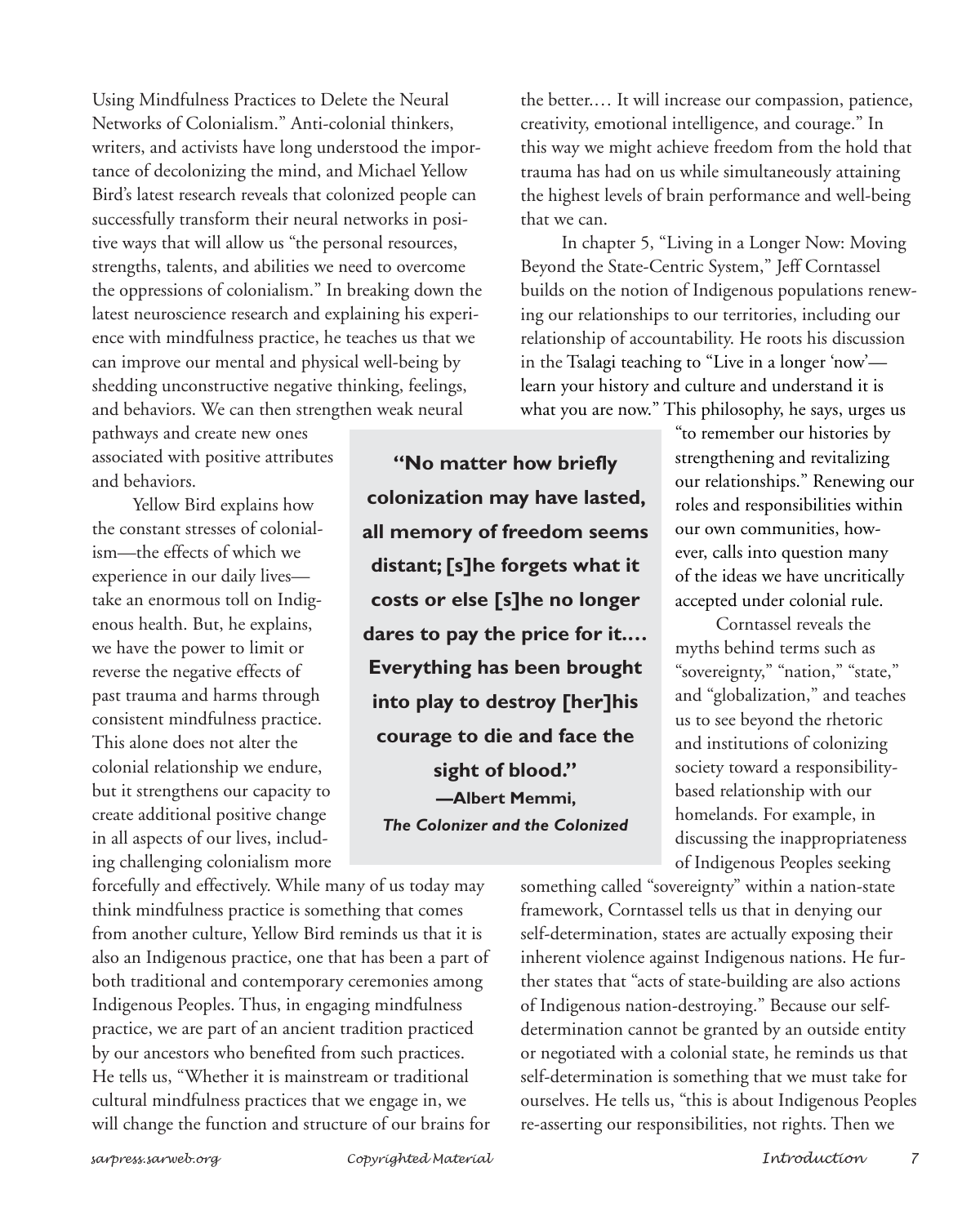can once again say that we are defenders of our homelands." Furthermore, because "self-determination is asserted, not negotiated," he recommends we cease trying to define self-determination through state-centered forums like the United Nations, and instead define it on our own terms and according to our renewed relationship with our homelands. Finally, Corntassel closes with the hopeful reminder: "Indigenous Peoples are persistent and resilient—we are nations that existed well before states were created and our nations will outlast them."

Scott DeMuth begins chapter 6, "Colonization Is Always War," by describing how any Indigenous challenges to state authority today, even peaceful challenges, are met with threats of police violence, arrests, and heavy surveillance. This serves as a useful reminder to Indigenous people who have come to believe that because we do not observe open repression on a daily basis, we have made progress in our relationships with our colonizers, or that colonization at its core is not still serving the same purpose it always has. DeMuth asserts that because colonization is inherently a war for territory and resources, "If colonization continues today, then it follows that war continues to be waged against Indigenous Peoples and territories." In this context, it is imperative that Indigenous people develop a proper response to warfare, requiring the development of an organized resistance movement. Rather than viewing a potential resistance movement as an offensive action, however, DeMuth points out that decolonization is actually a self-defensive action against the war that is colonization.

DeMuth argues that once we have a foundational understanding of the colonial relationship and the need to engage in resistance efforts, we can then work on building a resistance movement. Drawing from the writings of British officer Frank Kitson on the basic tactics of counterinsurgency, DeMuth uses his analysis to walk us through three phases of resistance movements and how they are typically suppressed by the state. In understanding counterinsurgency efforts, we can learn more about effective insurgency tactics. Warning of the dangers of COINTELPRO (counter intelligence program) tactics used by the state, he encourages us to

develop counter measures, including the development of a strong security culture, and to employ successful methods of asymmetrical warfare. Furthermore, rather than bogging the resistance movement down with divisions over the use of violence or nonviolence, DeMuth encourages Indigenous resistance movements to embrace a diversity of tactics. Arguing a sense of urgency, DeMuth relates, "The longer we wait to stand and defend ourselves, the more we will lose."

One possibility for building a culture of resistance within our communities is to train a new generation of Indigenous people committed to the cause of Indigenous liberation. Waziyatawin addresses this topic in chapter 7, "*Zuya Wicasta Naka Icahwicayapi* (Raising New Warriors)." Indigenous youth continue to be problematized in our society, but rather than seeing their struggles as a symptom of the colonial condition or a reflection of the sense of meaninglessness imbued in their lives, society often blames our youth, our families, and our communities for some kind of failure. It is true that we could do more to support our youth, but not in the sense that colonizer society might suggest. Rather than offering a different way of living and a commitment to indigeneity, we have been forced under threat of colonial violence to teach indigeneity as a sort of supplement to the teachings of settler society. Most of us, for example, turn over our children to the colonizers' educational system for seven hours a day to be indoctrinated with values and teachings that are often in direct opposition or in contradiction to many Indigenous values and teachings. Under colonial rule, we have failed to offer them a meaningful alternative to acquiescing to settler society, and they have suffered as a consequence.

We currently risk jail time or the loss of custody of our children if we withhold them from the educational system, but there are other options for young people once they have either graduated or passed the age requirement for compulsory education. In chapter 7, Waziyatawin discusses the concept of a cultural immersion camp to train the next generations of warriors. These camps could be embraced within Indigenous communities at the present moment to undo the colonial teachings of settler society and re-ignite a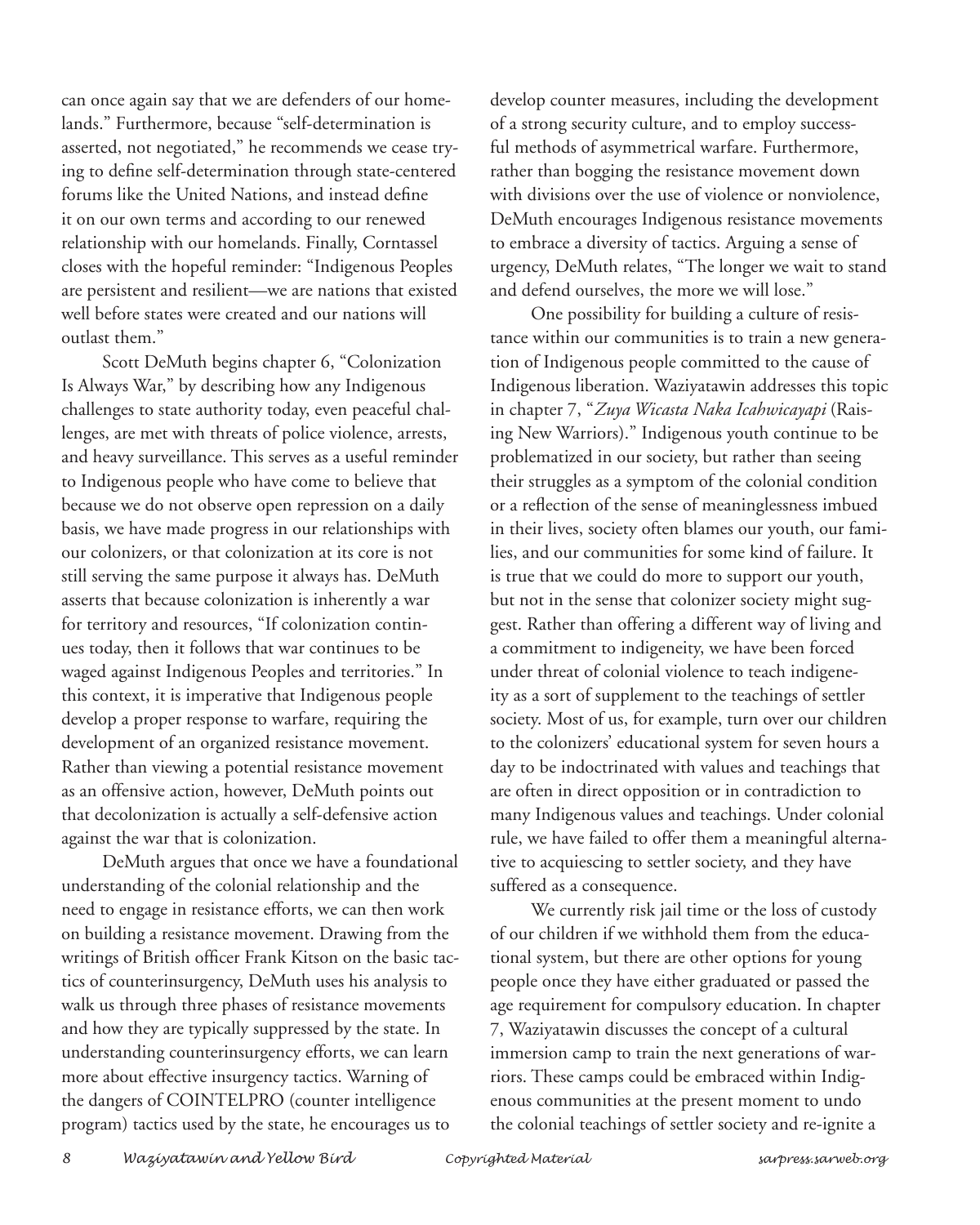fierce commitment to defending Indigenous Peoples and homelands. She has outlined a plan for a two-year program for young adults, dedicated to decolonizing all the ways in which we are affected by colonial rule. The program would entail a critical assessment of these effects and conscious efforts to replace colonial ways with reclaimed Indigenous ways of being. Such warrior training, if supported by a community, would provide a communal living experience in which young adults could practice physical strengthening and discipline, self-sufficiency and sustainable living, and service to the People and homelands. If a group of new warriors were honored and celebrated by the broader community, it would set these young people on a new pathway to self-determination in this era of major changes. Waziyatawin reminds us, "Our youth will be the ones to lead this struggle and we need to prepare them the best that we can. If our Peoples are to survive, we must teach our young people to live the mantra, 'For the People! For the Land!'"

Gregory Cajete, in chapter 8, also examines the education of our young people, but seeks to intervene and make changes at a much earlier stage in the educational process by offering a land-based educational alternative. In his chapter, "Decolonizing Indigenous Education in a Twenty-first Century World," Cajete asks us to "critically analyze the effects modern education has had on our collective cultural, psychological, and ecological viability," which inevitably leads us to the realization that the mainstream educational system has failed to serve our interests and honor our ways of being. Indeed, he argues that the system in the United States has failed all Americans as it has lead to a crisis of identity and disconnection from the natural world: "Those who identify most with the 'bottom line' more often than not suffer from image without substance, technique without soul, and knowledge without context: the cumulative psychological results of which are usually unabridged alienation, loss of community, and a deep sense of incompleteness."

Traditional Indigenous education, on the other hand, offers a powerful antidote to the current educational crisis because it emphasizes the interconnectedness and interdependence of all beings, both human

and nonhuman, and is therefore a profoundly environmental education. This is "education for life's sake." Cajete explains the stages of a traditional education, from the first recognition of spirit and orientation to place that occurs at birth, through the seventh stage of deep understanding, enlightenment, and wisdom. He then provides ten essential characteristics of Indigenous education that exemplify its transformational nature. While this life-affirming educational approach would also serve as a useful model for mainstream educational systems, Cajete says that ultimately it is most important that we revitalize our expressions of education for our future generations. "As we collectively 'Look to the Mountain,'" he tells us, "we must truly think of that seventh generation of Indigenous children, for it is they who will judge whether we were as true to our responsibility to them as our relatives were for us seven generations before."

In chapter 9 we shift gears as Michael Yellow Bird challenges us to think critically and make decisions about another institution with which Indigenous people are intimately acquainted—the military industrial complex that continues to serve imperial interests. His chapter, "A BROWN PAPER on the Iraq War," is written in a report format with Indigenous interests at heart to "expressly solicit consultation from Indigenous, native, tribal, and aboriginal communities on a major public policy issue." Arguing that under colonial rule our capacity and will to carefully deliberate over decisions regarding both war and peacemaking has been diminished or undermined, Yellow Bird encourages us to resume these inherent powers of self-governance. Citing data about the cost of the Iraq War in dollars, human lives, damage to infrastructure, relationships between Indigenous Peoples, and devastation to the land, he convincingly argues that this war does not serve Indigenous interests, yet few Indigenous nations have declared a position about whether they agree with the US-led invasion of Iraq. This silence, along with our people's continued presence serving in the US military, means that our nations "are in de facto agreement with the Bush administration's reasons for this war," however trumped up or illegitimate these reasons may be.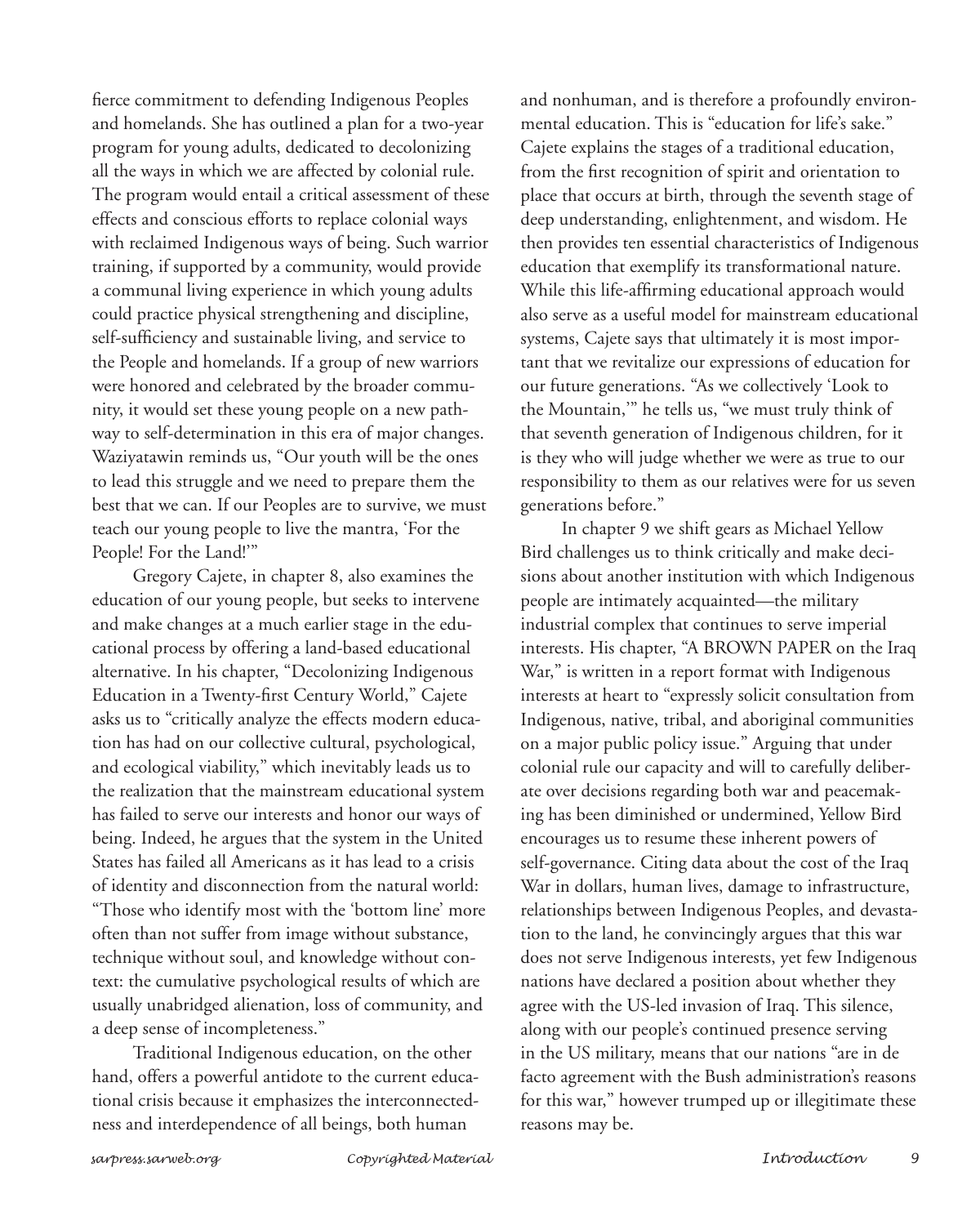To address the issue of the Iraq War and avoid being drawn into immoral or unjustified future wars of aggression by imperial forces, Yellow Bird discusses what actions we can take within our own communities. He provides step-by-step directions for initiating broad discussions within our communities and between nations to consciously develop an informed, thoughtful, and collective position on the Iraq War, as well as a political and moral code for evaluating all stages of future wars. This type of thoughtful deliberation of warfare was practiced by our ancestors, and it can be resumed by our Peoples today, but it will require a shift in our perceptions about our role in

the world and our capacity for self-determination. Yellow Bird tells us, "Perhaps most important is that Indigenous governments regard themselves as legitimate political bodies within the international community who must participate in all affairs that concern the well-being of all nations on the planet." He closes his chapter with suggestions for how all people within our communities—from tribal leaders to tribal

youth—may participate and assist in this project.

Chapters 10 and 11 address the topic of our populations in custody. Given the reality that Indigenous people continue to be disproportionately represented in prisons and detention centers, we felt it important to speak to our incarcerated relatives, as well as the people who work with those who are incarcerated. Molly Wickham has developed programming in British Columbia designed to help young people understand their experience within the larger colonial context, while also encouraging a sense of empowerment rooted in their indigeneity. In chapter 10, "Initiating the Process of Youth Decolonization: Reclaiming Our Right to Know and Act on Our Experiences," she begins by relaying her own personal experiences with what she calls "the intergenerational effects of residential schools, foster care, and displacement" and the development of her own

**"Jails and prisons are designed to break human beings, to convert the population into specimens in a zoo—obedient to our keepers, but dangerous to each other."**

**—Angela Davis,**  *The Black Scholar*

commitment to decolonization. Wickham rejects the pathologizing of Indigenous youth by governmental programs, which, she says, "focus on individualistic remedies that deny the greater context of colonization and imply that there is something inherently wrong with Indigenous youth." In contrast to this approach, Wickham relates how Indigenous families and communities have been systematically torn apart (literally in many cases, as children were ripped away from their families) and explains the current social problems as a direct outcome of those genocidal governmental policies. Understanding the legacy of colonization is only one part of the process, however. As Wickham points

> out, "Once youth have been introduced to colonization, it is critical that they also be introduced to resistance efforts and decolonization."

One counter to the devastating disconnection from family and community is the conscious rebuilding of Indigenous relationships. This is the first theme Wickham addressed in her pilot project developed and facilitated by a group of Indigenous adults

for youth in custody. Throughout the program they continued to collectively explore relationship building as it applies to the themes of land, spirituality, and family. To engage the youth on these topics, the team used a series of activities, including physical and visual activities, to facilitate openness, communication, and learning. Wickham provides activities in this chapter that youth workers may utilize or adapt for work in their own communities and institutions. Through these efforts, she has experienced a remarkable receptiveness among the youth, which bodes well for future efforts in this area: "By mentoring youth and building relationships, a positive sense of community will provide an alternative way of viewing their past experiences and help them imagine a different future." This transformation is essential if we want to help prevent our young people from transitioning from the juvenile (in)justice system to the adult "correctional" system.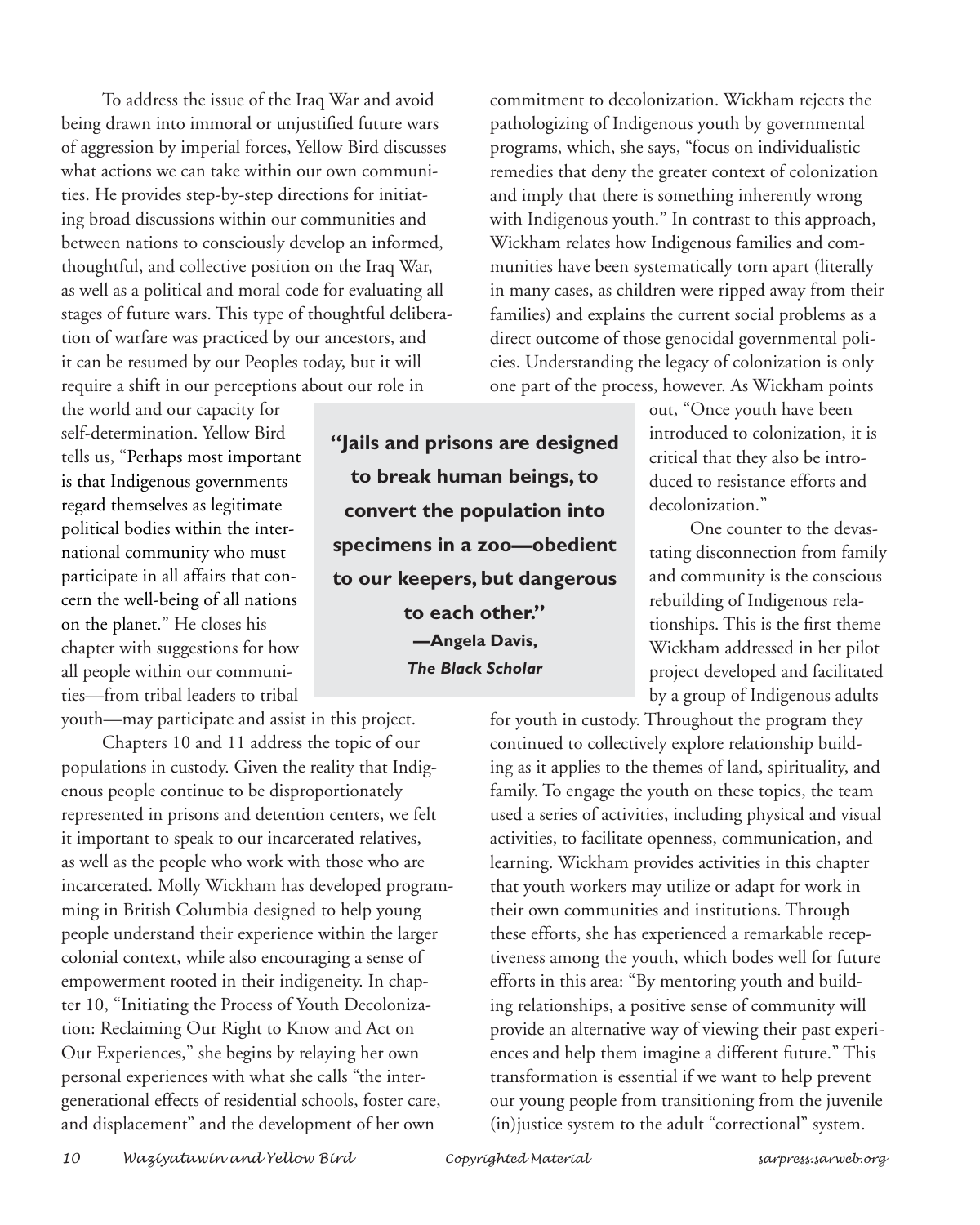This is a particularly urgent issue in the United States context. The rapid expansion of the prison system in the last few decades of the twentieth century caused scholar and activist Angela Davis to dub the phenomenon the Prison Industrial Complex (PIC) in 1998: "Taking into account the structural similarities of business-government linkages in the realms of military production and public punishment, the expanding penal system can now be characterized as a 'prison industrial complex.'" PIC refers to not only the rapid expansion and privatization of prisons, but also the exploitation of inmate labor and building prisons as a source of job creation. In 2002 the prison population passed the two million mark, which meant that one in every 142 citizens in the United States was imprisoned (with males and people of color bearing the disproportionate brunt of that reality). By 2008 the number reached 2.3 million with one in every 100 adults imprisoned. Today, the United States has the dubious record of the highest rate of incarceration in the world. This has severe implications for Indigenous populations.

Chapter 11, "Decolonization Lessons for Tribal Prisoners," is written from the perspective of someone inside the prison walls. George Blue Bird has been incarcerated since 1983 and is currently in the Jameson Annex of the South Dakota State Penitentiary in Sioux Falls, South Dakota. As a lifer in a maximum security prison, Blue Bird lives within the confines of the most tangible manifestation of colonialism—the prison. Conscious of the way the prison has been used as a weapon by colonial powers to ensure our subjugation from the earliest periods of white invasion, Blue Bird understands the linkages between past generations of Dakota, Lakota, and Nakota people imprisoned in jail cells and concentration camps and our populations trying to survive in prisons today. Furthermore, he has wisdom to share based on his experience: "Anyone serving a life sentence without parole or anything over twenty years must live with the bitter realities that are everywhere in prison. Visits are far and few in between. Contact with the outside world fades in and out. We grow old and live without the crucial elements of our families and people. Time becomes a yearly test

of survival and hope." Because his wisdom is born of experience that may help others survive imprisonment, his chapter in this volume is primarily offered as a message to other tribal prisoners. It is filled with suggestions about how to maintain sanity, integrity, humanity, and a spirit of resistance, all while doing time in an inhumane environment. Through his writings, we witness how he has learned to survive decades of confinement.

In his chapter, Blue Bird pays tribute to the life of "Nisko" Iron Moccasin, who he believes modeled a code to live by in prison. By explaining the way Nisko did time, Blue Bird illuminates the important details of day-to-day prison life that can make it tolerable, while also building a sense of unity among tribal prisoners. He then addresses issues that tribal prisoners frequently have to endure, such as administrative segregation (the "hole"), infiltration by informants, and the loss of spouses on the outside. But he also emphasizes ways to stay strong. For example, he focuses on the importance of practicing our spirituality, learning to find joy in small pleasures, and the necessity of maintaining discipline. Blue Bird also describes his commitment to activism, which is based on the understanding that our suffering as Indigenous Peoples is ongoing, and that tribal prisoners can work for the People while imprisoned, including working toward the improvement of their own prison conditions.

Finding ways to recover from debilitating circumstances, initiate healing, and restore well-being to our families and communities is an important decolonizing project. The value of these undertakings is illuminated in chapter 12, "Kua Tupu Te Pa\ Harakeke: Developing Healthy *Whan\ au* Relationships," contributed by Māori women Leonie Pihama (researcher) and Ngaropi Diane Cameron (service provider). They contend that Indigenous people may draw from traditional knowledge as a means of healing contemporary issues, and they provide an example from their home territory of Aotearoa (the place referred to in colonial terms as New Zealand). Specifically, they focus on how to repair the damage done to relationships (family relationships, intimate relationships, and friendships) by returning to their traditional teachings. Beginning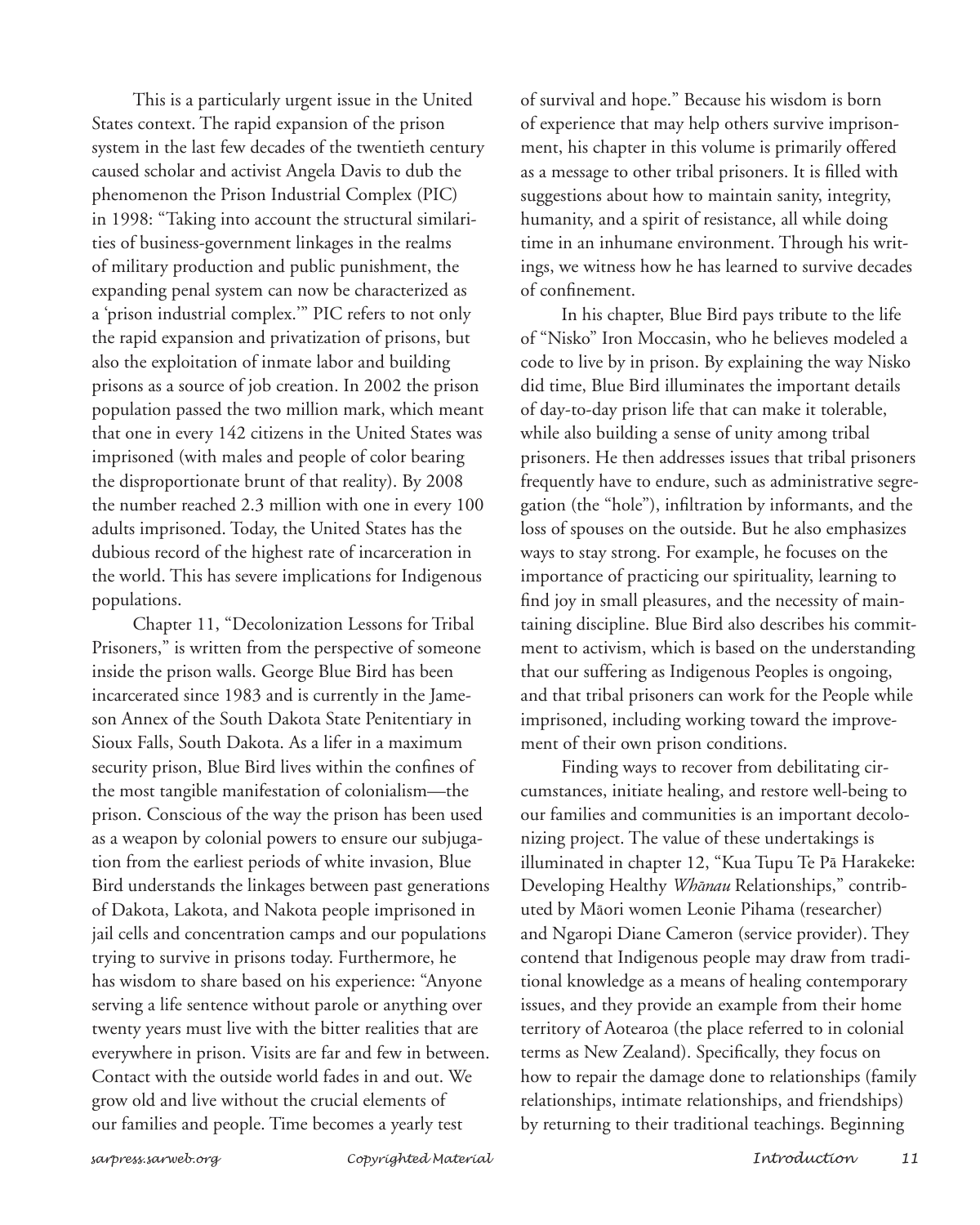with the story of Niwareka and Mataora, they illustrate how Indigenous ancestors have passed on knowledge to us about how we are to live with one another in a good way, and they demonstrate how often-overlooked teachings embedded in the story offer lessons that can be applied today. However, because many of our stories have been translated and interpreted by the colonizers (usually men who overlook and diminish the role of women in the stories), only through delving more deeply into this particular story were they able to reveal the power and importance of the female ancestor, Niwareka, who challenges and leaves her abusive partner to return to the support of her people.

Pihama and Cameron then describe how similar traditional teachings have been an essential component in service programs dedicated to decolonization, particularly programs from the organization headed by Cameron, Tū Tama Wahine O Taranaki, which addresses the issue of domestic violence. Many Indigenous academics were introduced to the concept of *Kaupapa Ma\ori* (Ma\ori philosophies, Ma\ori approaches, and Māori ways of being) as a tool for research through Linda Tuhiwai Smith's book, *Decolonizing Methodologies*, and in this chapter we learn that Kaupapa Māori may also be applied to a wide range of community services, programs, and initiatives. Like Wickham (chapter 10), Cajete (chapter 8), and Yellow Bird (chapter 9), who argue that help for Indigenous people will not be found in the colonizers' institutions, Pihama and Cameron argue that transformation will not occur through programs of the colonial government "as they have no interest in our people affirming our language, our culture, and our cultural identity." Thus, they say, "the work remains with us as Indigenous Peoples globally to decolonize and reassert those cultural ways of being that will bring well-being to this and future generations." By incorporating language, values, stories, and other teachings into programming that services Indigenous communities, they initiate healing in a way that genuinely supports self-determination.

The final chapter in this volume, "Remaking Balance: Decolonizing Gender Relations in Indigenous Communities" (chapter 13), is contributed by Nuu-chah-nulth intellectual and writer, Chaw-win-is (Ruth Ogilvie). In addressing issues of gender within contemporary Indigenous communities, Chaw-win-is begins by situating herself within her own community politics, stating, "This disclosure is important anytime an Indigenous woman acts politically or changes personally. Her 'credibility' is questioned and she may become a target for lateral or physical violence." Unfortunately, given the high rates of gender oppression within our communities, Indigenous women need to be conscious of the potential consequences for our political actions or decisions to step outside gender boundaries, traditional or not, in a way that few heterosexual men ever need to think about. Furthermore, if we do not step outside those prescribed roles or become politically active, we also fall prey to frequent expressions of patriarchal violence stemming from our experience under colonialism. It is precisely because our cultures have been detrimentally impacted by colonization that rigid teachings about gender roles, even traditional ones, are often difficult to reconcile with our present circumstances. Thus, Chaw-win-is emphasizes our need to *remake* gender balance as an act of decolonization, rather than viewing this process as a simple "recovering of" or "reviving of" traditional roles.

Chaw-win-is argues that "the task of decolonization under our current conditions may require that we de-gender our traditional roles as we re-make them." This requires a critical evaluation of what we perceive as traditional gender roles and an understanding of how they might be influenced by experiences with colonial institutions like boarding or residential schools. To engage such a critical assessment, she encourages open communication as well as a renewed emphasis on competency or capability over gender, especially in regards to leadership roles in the community. Furthermore, she demonstrates that we can conceptualize ways to defend and protect abused women and children while also strengthening the best of our institutions and capacity for self-determination. Chaw-win-is also recognizes the importance of practicality and common sense in the lives of our people, both past and present, reminding us that "our actions must make sense in our homelands." She encourages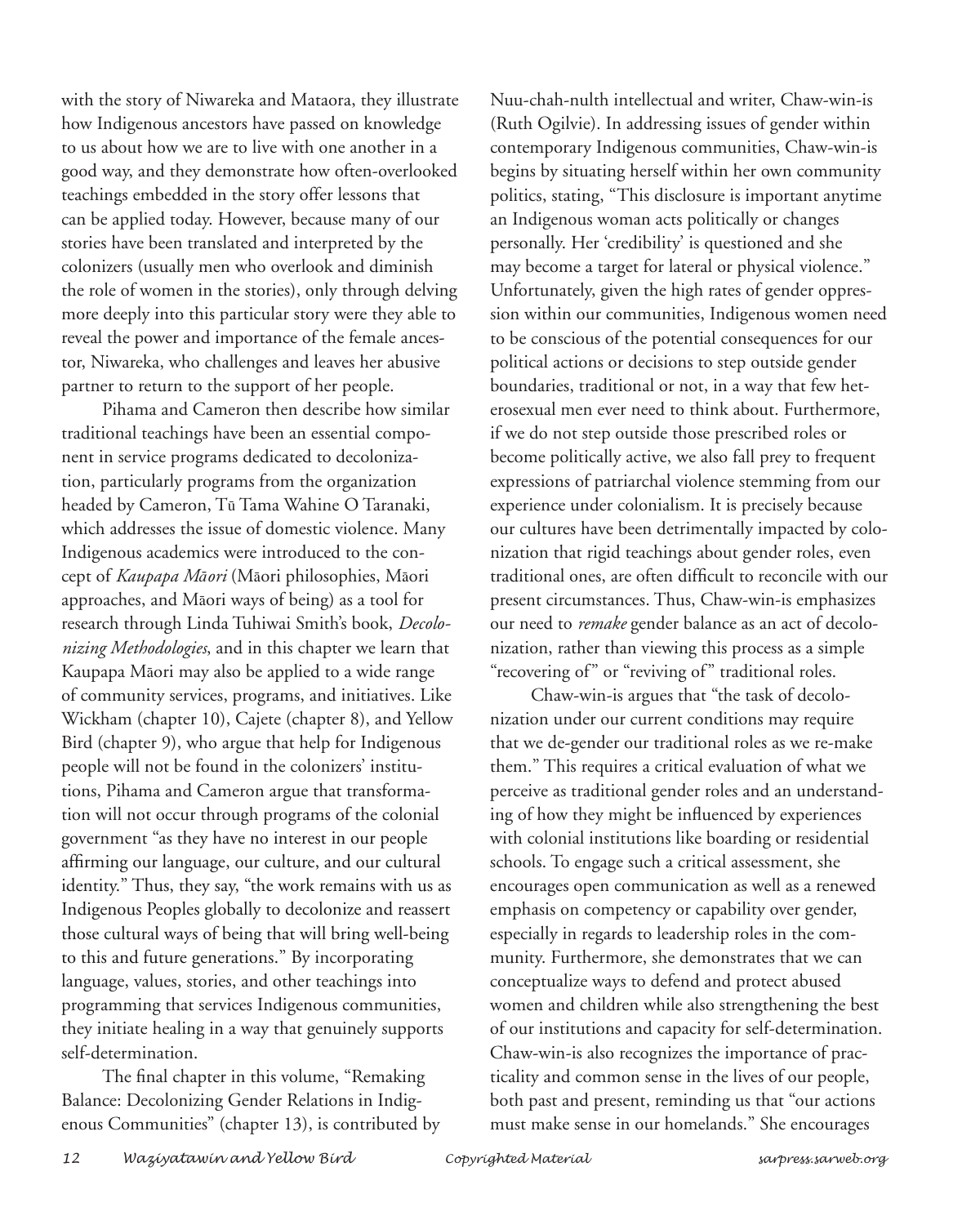us to ask fundamental questions about our traditions and practices so that we may consciously understand when we are clinging to ideas simply because someone told us to or because they fulfill an idea of unexamined tradition, or if we can identify the heart of a teaching and determine how best to practice it in today's context. Having embraced her own role as *witwaak* (warrior), she offers a useful model by which we can see how this seemingly gender-role defying responsibility was negotiated within her family and community.

All the chapters in this volume seek to illuminate

#### **D. Ramping Up Resistance**

In the first volume of the *Handbook, For Indigenous Eyes Only*, we wrote, "As Indigenous intellectuals concerned about the survival of our Peoples, we have included exercises and activities that we felt we could responsibly advocate as beginning decolonization strategies. We are not advocating the immediate taking up of arms or the organization of an Indigenous militia. Instead, we are advocating peaceful, intelligent, and courageous challenges to existing institutions of colonialism as well as questioning our own complicity

some aspect of our struggle as colonized people and suggest ways we might effectively challenge, or at least mitigate, the worst effects of colonization. We have attempted to refrain from using a lot of academic jargon and have largely eliminated academic citations as a way to make the book more accessible to a wider audience. The exception is Michael Yellow Bird's "BROWN PAPER"

**"The struggle for decolonization requires us to identify clearly our objectives and to critically question whether they are constrained by the parameters of thought set by colonialism, or whether they traverse those parameters and reflect our desires as free, Indigenous Peoples of the land. We can be free, but only if we first imagine, and then seek our freedom." —Waziyatawin,** *What Does Justice Look Like? The Struggle for Liberation in Dakota Homeland*

in those institutions." We also wrote, "But, make no mistake: Decolonization ultimately requires the overturning of the colonial structure. It is not about tweaking the existing structure to make it more Indigenous-friendly or a little less oppressive. The existing system is fundamentally and irreparably flawed."

For this second volume, at least some of us are now prepared to actively encourage ramping up our resistance and organizing a resistance movement. Not only do some of us

chapter, which required endnotes because of the large amount of data included in his analysis. We recognize that our efforts build on the efforts of generations of Indigenous people who came before us—people who resisted colonization on their watch, in their own way. We are attempting to carry on that five-hundred-yearold tradition in defense of our homelands and Peoples. We do not claim to provide universal solutions, nor do we think that every community suffers from identical problems. What we do know is that colonized populations tend to suffer similar effects of colonization and share common struggles. Thus, we encourage readers to utilize what makes sense in your particular context, and to adapt, improve, or throw out what does not make sense.

believe it is something we can responsibly advocate, we recognize that it would be irresponsible for us to recommend otherwise given the numerous crises our populations will face in the coming decades. If you are not yet willing to mobilize a serious resistance effort for your people, practice decolonization in whatever way you can. If you are willing, know you are not alone. Seek out those who are like-minded, and work to build your movement. But be careful. For example, in addition to being a colonial power, the United States is increasingly becoming a totalitarian police state. When President Obama signed the National Defense Authorization Act, he made it legal for the military to indefinitely detain without trial any US citizen perceived to be a terrorist or an accessory to